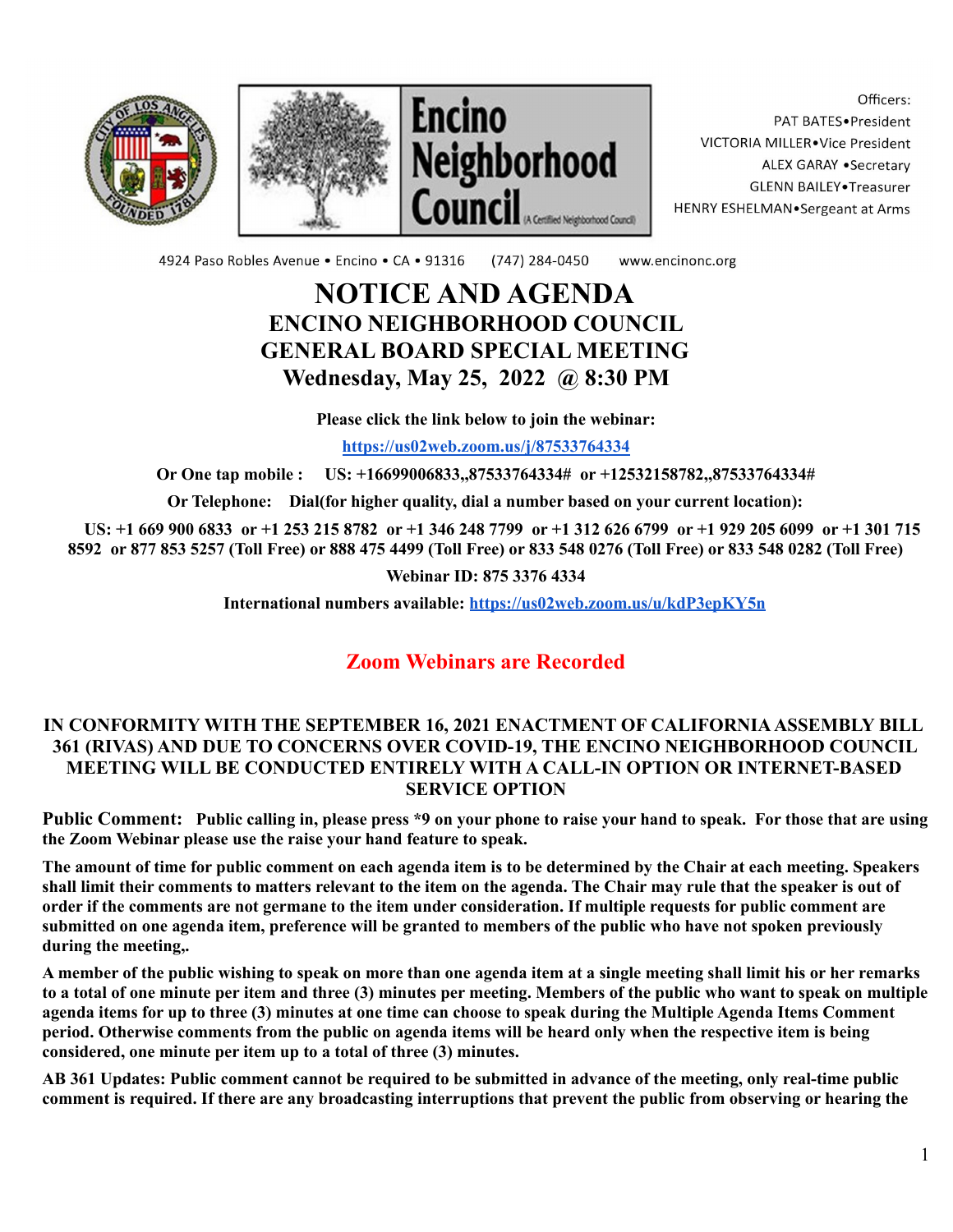meeting, the meeting must be recessed or adjourned. If members of the public are unable to provide public comment or be heard due to issues within the Neighborhood Council's control, the meeting must be recessed or adjourned.

| <b>Encino Neighborhood Council Board Members</b> |                      |                         |                    |                 |  |  |  |
|--------------------------------------------------|----------------------|-------------------------|--------------------|-----------------|--|--|--|
| Lee Blumenfeld                                   | Vacant               | Alex Ventura            | Jess Whitehill     | Michael Silva   |  |  |  |
| Area 1 Rep                                       | Area 2 Rep           | Area 3 Rep              | Area 4 Rep         | Area 5 Rep      |  |  |  |
| Laurie Kelson                                    | Jim Esterle          | <b>Heather Michaels</b> | Henry Eshelman     | Alex Garay      |  |  |  |
| Area 6 Rep                                       | Area 7 Rep           | At-Large Rep            | At-Large Rep       | Apt/Condo Rep   |  |  |  |
| Victoria Miller                                  | Andrew Zucker        | Jennifer Goldstein      | David Krygier      | Daniel Freedman |  |  |  |
| Business Rep                                     | Business Rep         | <b>Education Rep</b>    | Encino Chamber Rep | EPOA Rep        |  |  |  |
| Eliot Cohen                                      | Glenn Bailey         | Darin Spillman          | Samuel Apikyan     | Anni Keusseyan  |  |  |  |
| <b>HOME</b> Rep                                  | Park/Advocate        | PLU Rep                 | Public Safety Rep  | Religious Rep   |  |  |  |
|                                                  | Environment Rep      |                         |                    |                 |  |  |  |
| Patricia Bates                                   | <b>Brooke Resnik</b> |                         |                    |                 |  |  |  |
| Volunteer Rep                                    | Youth Rep            |                         |                    |                 |  |  |  |
|                                                  |                      |                         |                    |                 |  |  |  |

| <b>Encino Neighborhood Council Board Members</b> |  |
|--------------------------------------------------|--|
|--------------------------------------------------|--|

| <b>Encino Neighborhood Council Alternates</b> |                     |                          |                        |                   |  |  |
|-----------------------------------------------|---------------------|--------------------------|------------------------|-------------------|--|--|
| Dana Frances Caruso                           | Vacant              | Vacant                   | Robert Wenger          | Jonathan Gabriel  |  |  |
| Area 1 Rep Alt                                | Area 2 Rep Alt      | Area 3 Rep Alt           | Area 4 Rep Alt         | Area 5 Rep Alt    |  |  |
| Vacant                                        | Lenny Beckerman     | Lissa Morrow Christian   | Daniel Glaser          | Vacant            |  |  |
| Area 6 Rep Alt                                | Area 7 ReQp Alt     | At-Large Rep Alt 1       | At-Large Rep Alt 2     | Apt/Condo Rep Alt |  |  |
| Vacant                                        | Vacant              | Vacant                   | Vacant                 | Vacant            |  |  |
| Business Rep Alt 1                            | Business Rep Alt 2  | <b>Education Rep Alt</b> | Encino Chamber Rep Alt | EPOA Rep Alt      |  |  |
| Daniel Kashani                                | Vacant              | Melody Korehe            | Vacant                 | Vacant            |  |  |
| <b>HOME</b> Rep Alt                           | Park/Advocate       | PLU Rep Alt              | Public Safety Rep Alt  | Religious Rep Alt |  |  |
|                                               | Environment Rep Alt |                          |                        |                   |  |  |
| Vacant                                        |                     |                          |                        |                   |  |  |
| Volunteer Rep Alt                             |                     |                          |                        |                   |  |  |

## **1. Call to Order. Start recording. Roll call. determination of quorum.**

- 2. **Multiple Agenda Items Comment.** Members of the public who want to speak on multiple agenda items for up to three (3) minutes at one time can choose to speak during the Multiple Agenda Items Comment period. Otherwise comments from the public on agenda items will be heard only when the respective item is being considered, one minute per item up to a total of three (3) minutes.
- 3. **Seating of Alternates:** The chair will appoint eligible Alternates with affirmation of the board. Discussion and Possible Action. Per the ENC Bylaws (Article V, Section 1D.1): "If at any Board meeting, a Representative who is absent either (a) has no designated Alternate or (b) has an Alternate who is also absent, then the president or presiding officer may, with the approval of a majority of the members entitled to vote at the meeting, designate an existing Alternate for any other Representative to serve and vote during the meeting in place of the absent Representative. In such an instance, the seat of any absent Representative temporarily becomes an At-Large Seat. **The appointed Alternate must be in good standing with all required training to be eligible."**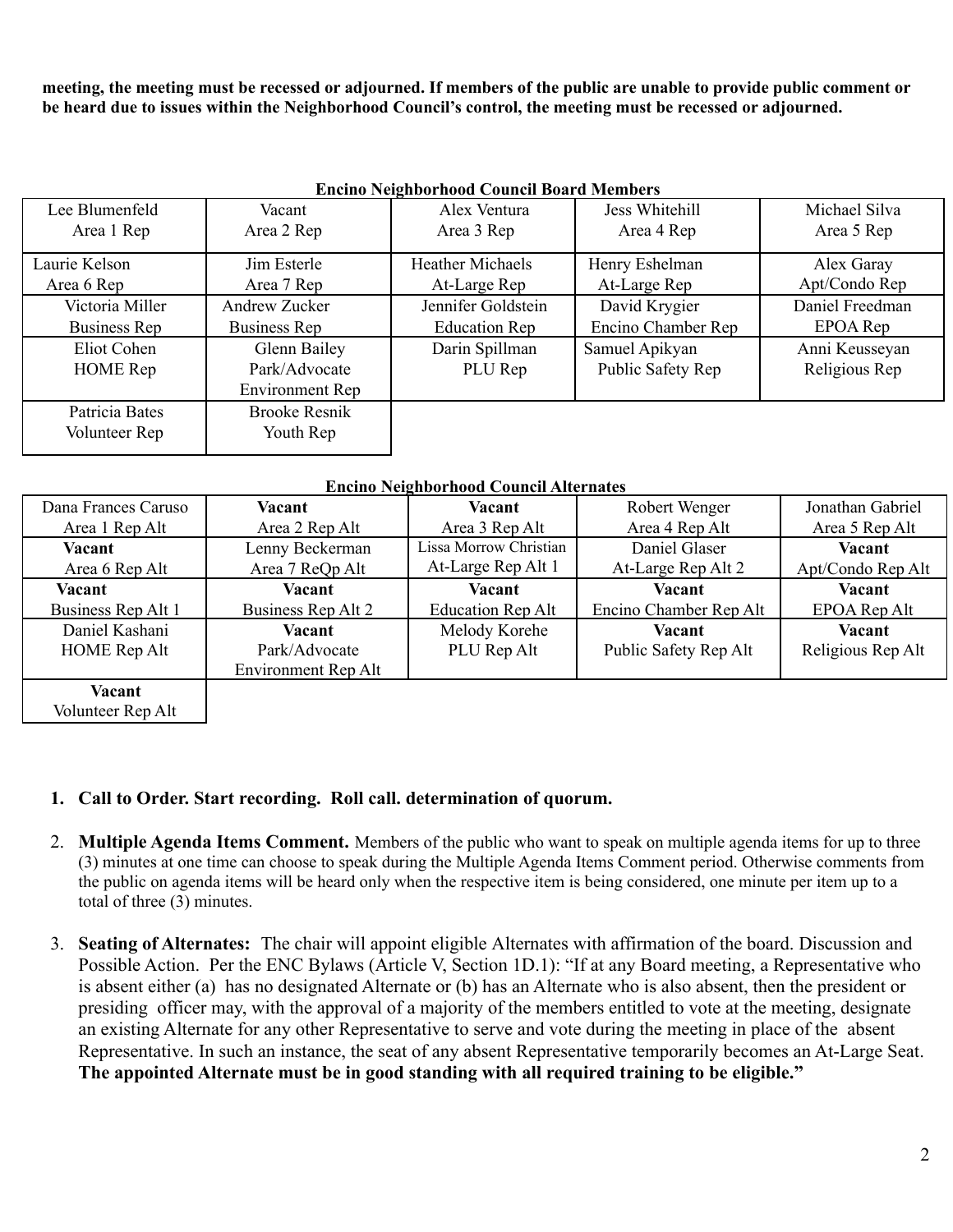- **4.** Southern California Gas Company (SCGC) pipeline safety improvement projects:
	- **A.** Possible motion to rescind: (The following motion was approved at a meeting of the Encino Neighborhood Council on April 27, 2022 by a vote of 19 yes, 0 no, 1 abstention): The Encino Neighborhood council approves of the Southern California Gas Company safety improvement project at Burbank Boulevard and Yarmouth Avenue, on the condition that Burbank Blvd. be restored to pre-construction condition including a two inch grind and cap to the traffic control start and stop limits.
	- **B.** Upon being notified by the California Gas Company (SCGC) that grinding and capping would not be required due to the construction method used for the pipeline safety improvement project at Burbank Blvd. and Yarmouth Ave , the matter was considered by the ENC PLU committee, which produced the following motion: **The ENC will consider a revised response to the letter for the Proposed Above Ground Facility project at Yarmouth Ave. and Burbank Blvd once the gas company provides the ENC with the approved Traffic [Control](https://www.encinonc.org/assets/documents/8/meeting628d58f0cf736.pdf) Plan (TCP) they submitted to the Bureau of Engineering (BOE) and Los Angeles Dept of Transportation (LADOT) with excavation limits of [construction.](https://www.encinonc.org/assets/documents/8/meeting628d57c8caa56.pdf)** (Lee/Darin 7yes/0 no/0 abstentions)

Regarding this item, the requested documents are linked above. This additional information was received from the SCGC: "Please see attached for LADOT Approved Traffic Control Plan (TCP). I did want to clarify one thing from the email request, the TCP does not show excavation limitations. The TCP will reflect the workspace that we have requested from the City, this workspace will be the area where we will be excavating but also setting up equipment. I have also taken the liberty of attaching our Excavation Exhibit, this exhibit reflects the location and size of excavation we have presented to the city. As you can, the size of the excavation is much smaller than the extent of our TCP. Our excavation will only take place on Yarmouth, however our TCP will be on Burbank due to crew and resident safety. Please let me know if you have any additional questions or concerns. As a side note, both projects are mandated by CPUC guidelines and restoration efforts are in accordance with the LA City requirements per street restoration. We hope to not inconvenience you too much with this and appreciate your understanding of the *necessity of these projects."*

- **C. Discussion and possible motion: The ENC acknowledges notification of the Southern California Gas Company (SCGC) pipeline safety improvement project at Burbank Blvd. and Yarmouth Avenue.**
- **D. Presentation from the Southern California Gas Company** regarding pipeline safety improvement project on the corner of Elm View Drive and Lake Encino Drive. This project will improve public safety and is part of a CPUC mandated Pipeline Safety Enhancement Plan. The project is scheduled to start in July of 2022 and take 4-6 months to complete. The street will be under construction for 3-4 months and we have a traffic control plan in place for residents and traffic safety. Notification of this project will be made to residents in a 500-foot radius of the job site.

The Encino Neighborhood Council (ENC), is a Certified Neighborhood Council of the City of Los Angeles which ADVISES City, other Governmental Officials' and the Community on issues or concerns that are affecting the community of ENCINO. The ENC is made up of volunteers who are ELECTED by the community who live, work or otherwise are involved in the community of ENCINO. The ENC also makes appropriations of City Funds for Community Projects and needs as requested and approved by various committees and the general board.

**PUBLIC INPUT AT NEIGHBORHOOD COUNCIL MEETINGS** – Comments from the public on agenda items will be heard only when the respective item is being considered. Public comment is limited to one (1) minute per speaker per item, unless adjusted by the presiding officer of the Board or Committee. Consent items which have been unanimously approved by a public committee meeting are exempted unless pulled from the consent section by a Board member.

**PUBLIC POSTING OF AGENDAS** - ENC agendas are posted for public review as follows: Glass display case outside the Encino Chamber of Commerce office at 4933 Balboa Blvd, Encino, Encino-Tarzana Branch Library, and Encino Community Center auditorium at